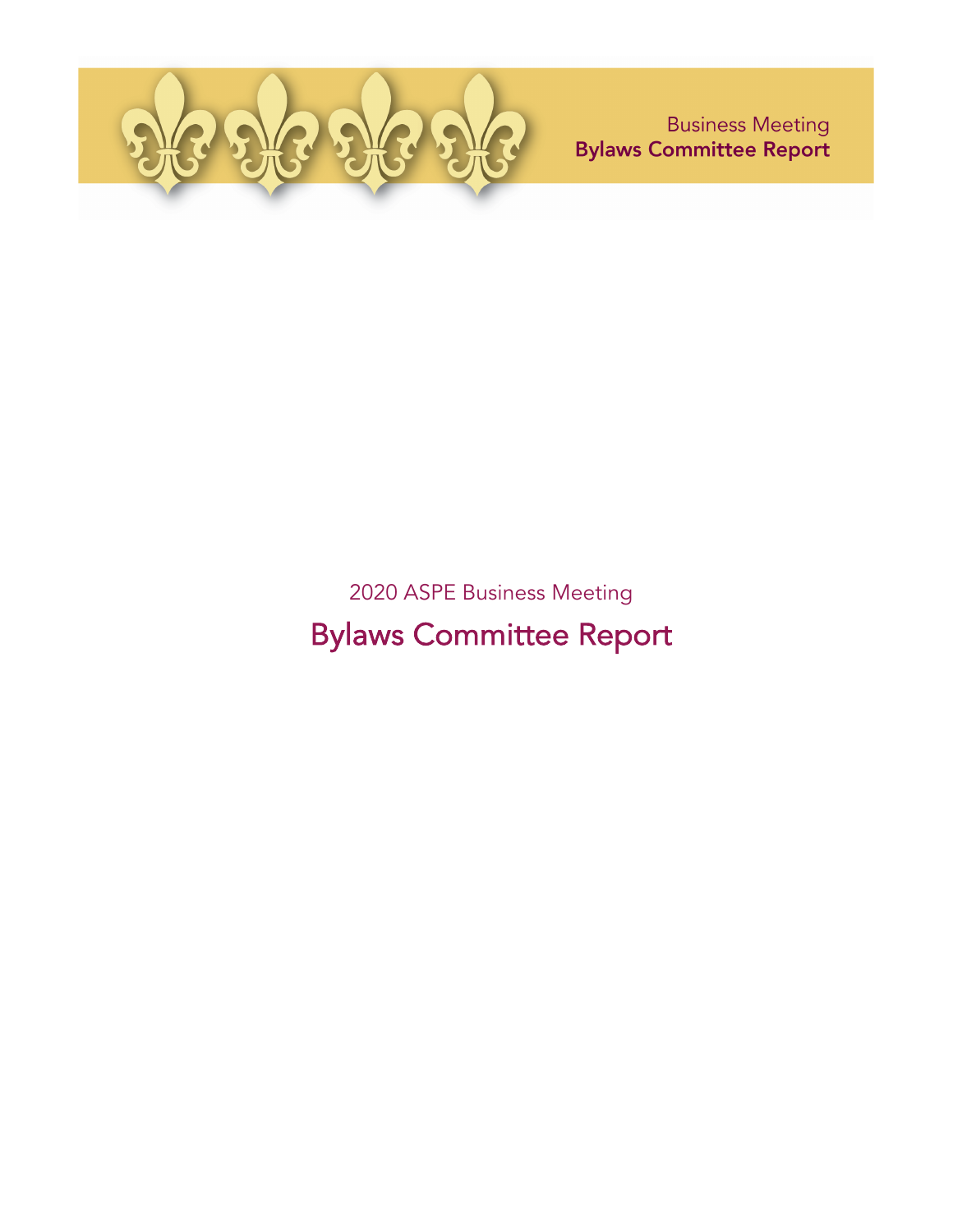

# 2020 ASPE Business Meeting Bylaws Committee Members

# **CHAIR**

David Dee Dexter, PE, CPD, FASPE, LEED DB+C, FNSPE

# **MEMBERS**

David M. Bailey, CPD, GPD, FASPE Keith D. Bush, CPD, GPD, CSI Brianne Copes, PE William Grayzar, CPD, GPD David Lewis, CPD, FASPE Donald L. Strickland, CPD, GPD, FASPE Greg Swafford, CPD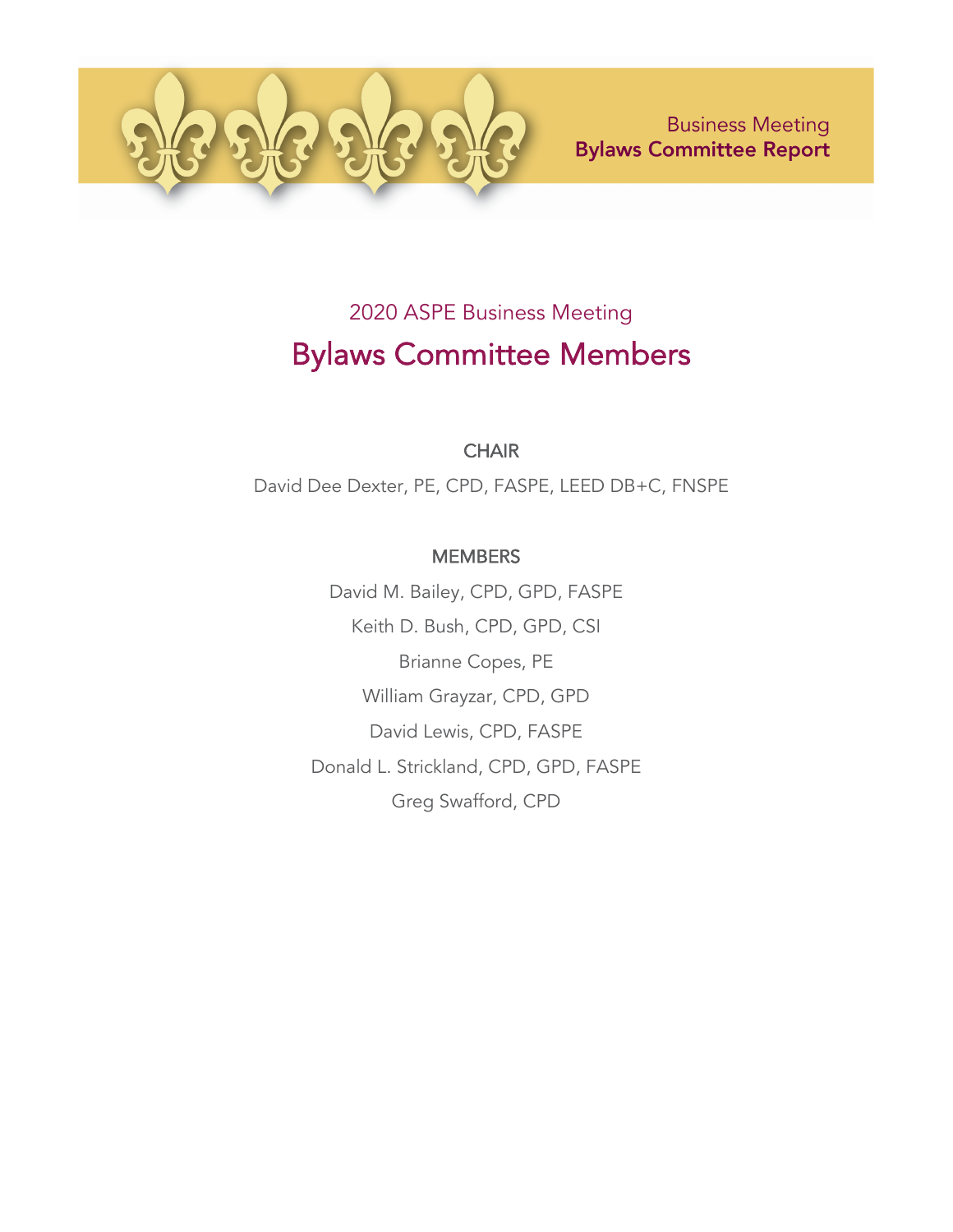

# PROPOSAL 1

#### Submitter: ASPE Phoenix Chapter & ASPE Eastern Michigan Chapter

#### Section of Bylaws to Be Changed: ARTICLE 2 – MEMBERSHIP, 2.2 Membership Classifications: (j) Life Member:

#### Proposed Amendment (use *underline* for an addition or strikethrough for a deletion):

(j) Life Member: The Board of Directors Society, after nomination by a chapter Board of Directors, may shall grant upon verification of credentials, Life Membership status to any retired person who has been a Member in good standing continuously during the past fifteen (15) years and has demonstrated significant contributions to the chapter and/or the society. The Life Member shall also have reached the age of sixty (60) years and no longer working full time in the profession. All the rights and privileges of his/her membership shall also pertain to this membership category, except that Life Members shall not be required to pay annual dues and shall not receive Plumbing Engineering Design Handbook materials.

#### Rationale for Change (state a specific reason for the proposed amendment):

The intent of this proposed Bylaw amendment is to remove language within the Bylaw that allows Society to subjectively judge or add further non-binding requirements to members who apply for Lifetime Membership. This change will be consistent with other professional organizations as it removes the language which requires the Society BOD to determine which contributions are worthy of a lifetime membership.

The current approval process is preventing well deserving members from being granted lifetime membership. Lifetime membership is not an achievement that is granted based on contributions, it is a membership status that should be granted to those members who meet the minimum criteria and have been a long standing ASPE member. Members who demonstrate significant contributions to the chapters and society can be recognized by many other ways such as being accepted into the College of Fellows or receiving a prestigious award.

ASPE should not have both Life Membership and the College of Fellows based on significant contributions.

2020 ASPE Bylaws Committee: Approval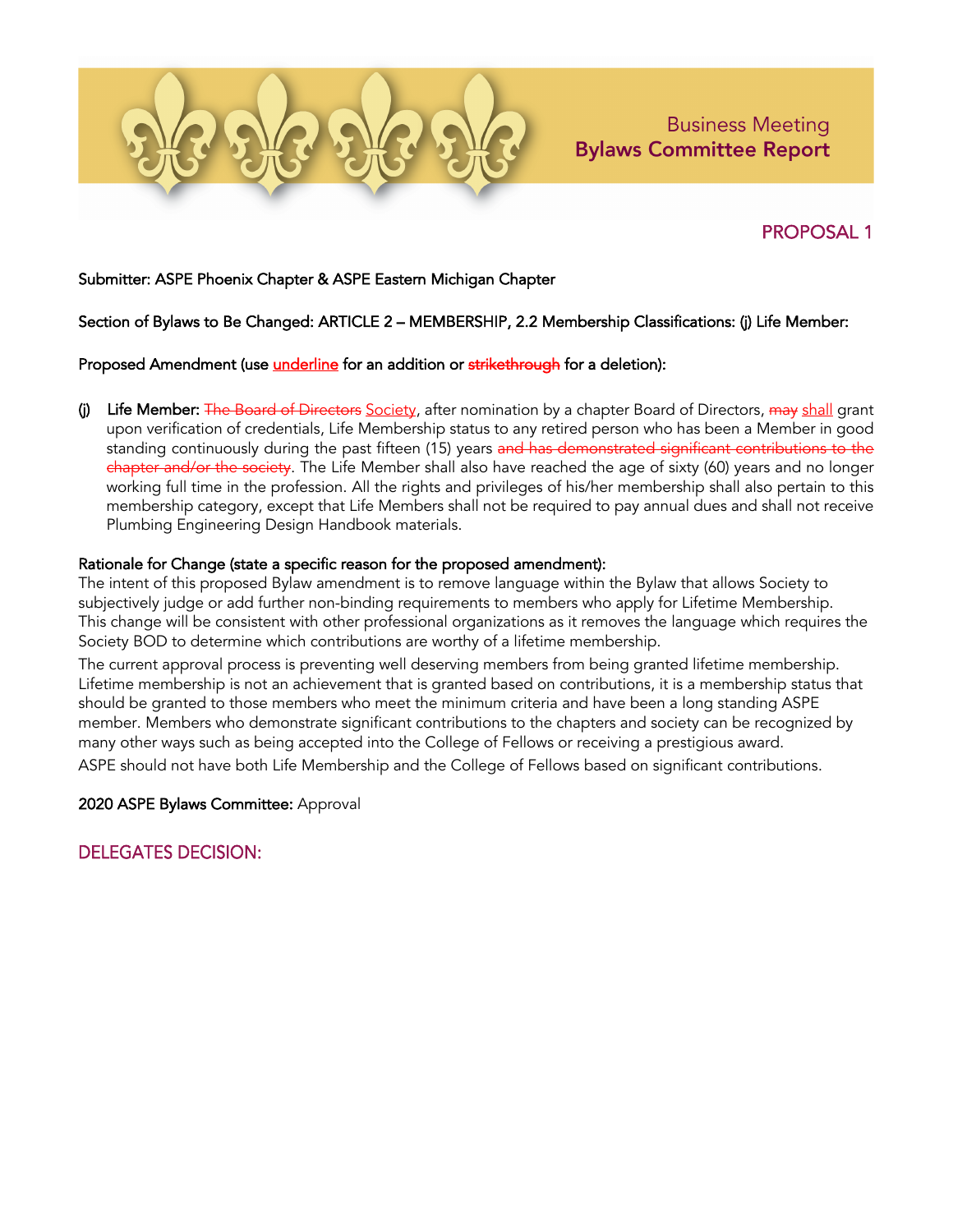

# PROPOSAL 2

#### Submitter: Vincent Falkowski, PE Vice President of Membership

Section of Bylaws to Be Changed: ARTICLE 3 DUES: 3.4 Disbursements

#### Proposed Amendment (use *underline* for an addition or strikethrough for a deletion):

3.4 Disbursements: At the end of each month the Treasurer shall authorize the Society Director of Finance to forward to each chapter 20% of all monies received from dues of members attached to that chapter except where said dues are from the multiple chapter program. Dues from a member who is affiliated with multiple chapters will be made pursuant to the above in an amount equal to the 20% of the normal single chapter member rate. Dues of members not attached to any existing chapter shall be totally disbursed to the Society's treasury.

#### Rationale for Change (state a specific reason for the proposed amendment):

The modifications requested aligns with the intent of the multiple-chapter affiliation program where members can affiliate with multiple chapters to support those chapters through the dues rebate program. Currently the rebate is fixed by the By Laws at 20%. In this program dues are reduced after the second affiliation through as many affiliations as the member wishes to support. The program was designed to provide the same monetary disbursement to the chapters as the 20% dues would have been had the member affiliated with each chapter separately. Of the \$80 charge to affiliate with a second chapter the Chapter currently gets \$16 where it was the intent of the program to provide equal support as if the member paid in full. For example, the dues of a full member at \$190 equates to the dues rebate of \$38 to the chapters. This adjustment would enable the Society to compensate the chapter \$38 for members who take advantage of the multiple-chapter affiliation program.

#### 2020 ASPE Bylaws Committee: Approval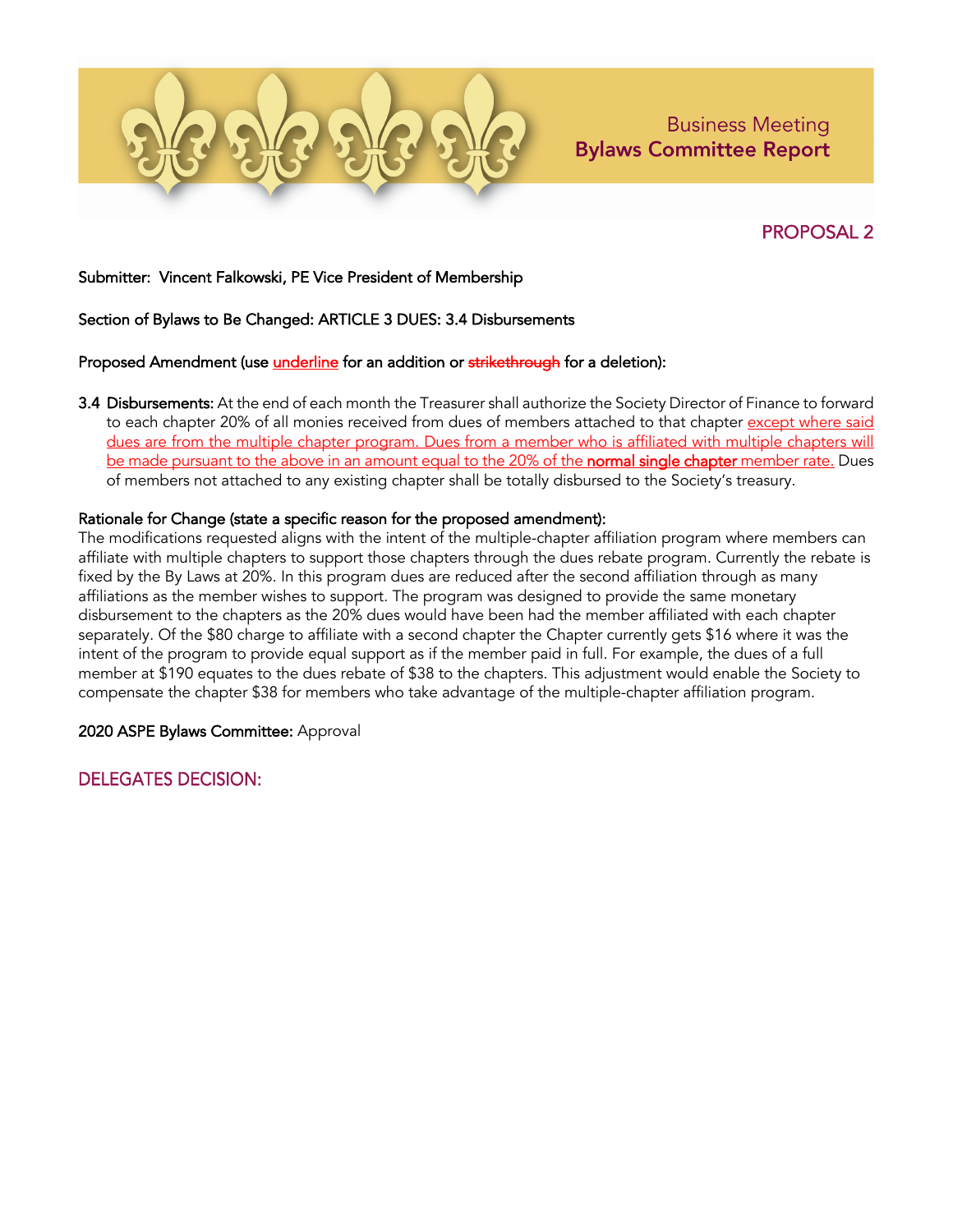

# PROPOSAL 2 (Revised)

#### Submitter: Vincent Falkowski, PE Vice President of Membership

#### Section of Bylaws to Be Changed: ARTICLE 2 MEMBERSHIP: 2.2 Membership Classifications, ARTICLE 3 DUES: 3.4 Disbursements

#### Proposed Amendment (use *underline* for an addition or strikethrough for a deletion):

2.2 Membership Classifications: Members shall be assigned a membership category. Category shall be assigned by the Society Vice President, Membership, who shall make assignments based on the following classification criteria:

(k) Multiple Chapter Member: Any member of a Chapter may apply for membership in multiple Chapters. The member must designate what Chapter will be His/Her "Home" Chapter. The member can only serve as a Convention Delegate for His/Her "Home" Chapter. As determined by the Board of Directors, some restrictions may apply, such as assisting multiple Chapters Board of Directors as needed.

3.4 Disbursements: At the end of each month the Treasurer shall authorize the Society Director of Finance to forward to each chapter 20% of all monies received from dues of members attached to that chapter except where said that dues are received from the multiple chapter program members will be set at 47  $\frac{1}{2}$  % of dues that apply to the members membership classification. Chapter dues rebate will be adjusted, as determined by the Board of Directors, to provide adequate funds to support the additional member. Dues from a member who is affiliated with multiple chapters will be made pursuant to the above in an amount equal to the 20% of the normal single chapter member rate. Dues of members not attached to any existing chapter shall be totally disbursed to the Society's treasury.

#### Rationale for Change (state a specific reason for the proposed amendment):

The modifications requested aligns with the intent of the multiple-chapter affiliation program where members can affiliate with multiple chapters to support those chapters through the dues rebate program. This would provide for members who want to be involved in other chapters and provides for adequate chapter rebates. Currently the rebate is fixed by the By Laws at 20%. In this program After the "Home" Chapter, dues are reduced after the second affiliation through as many Chapter affiliations as the member wishes to support. The program was designed to provide the same monetary disbursement to the chapters as the 20% dues would have been had the member affiliated with each chapter separately. Of the \$80 charge to affiliate with a second chapter the Chapter currently gets \$16 where it was the intent of the program to provide equal support as if the member paid in full. For example, the dues of a full member at \$190 equates to the dues rebate of \$38 to the chapters. This adjustment would enable the Society to compensate the chapter \$38 for members who take advantage of the multiple-chapter affiliation program.

#### 2020 ASPE Bylaws Committee: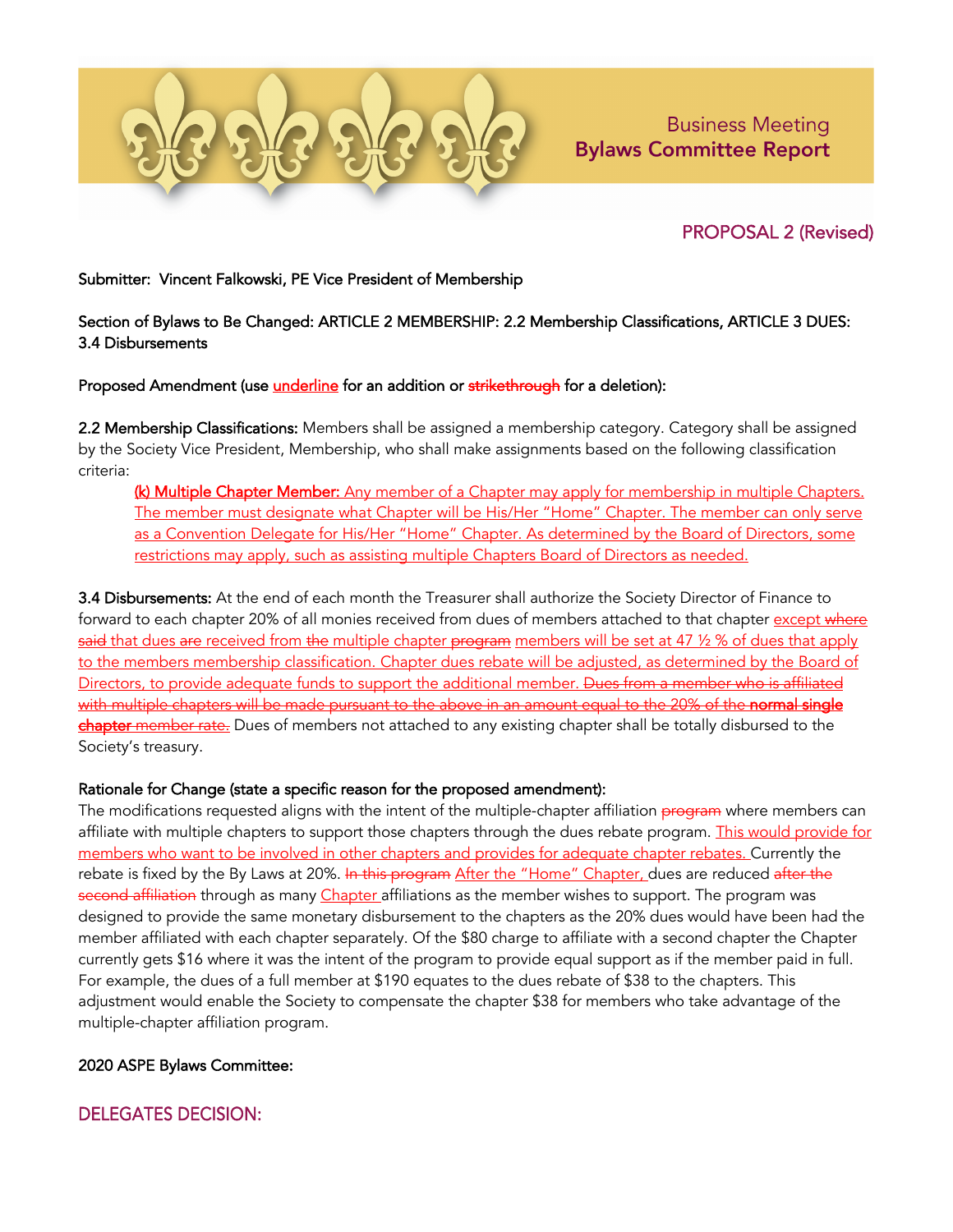

# PROPOSAL 3 (Revised)

#### Submitter: Carol Johnson

#### Section of Bylaws to Be Changed: ARTICLE 4 – CONVENTION, 4.5 Voting

#### Proposed Amendment (use *underline* for an addition or strikethrough for a deletion):

**4.5** Voting: Voting for officers shall be by secret written ballot or other suitable and secure voting method as determined by the chair, except in such case where there is but one candidate for an office, that office may be elected by acclamation. All other business shall be voted upon in accordance with standard parliamentary procedures. Voting tabulation results shall be shared with the delegation for all ballots.

In the event a mail ballot or other suitable and secure voting method is required to conduct the business of the Society, ballots shall be prepared and posted by the Society office and be made available to current delegates and shall include instructions indicating the final return date and that the contents are an official ballot and are confidential.

In the event an alternate suitable and secure voting and tabulation method of the delegates is required, all such arrangements shall be reviewed and approved by the ASPE Board of Directors and the Nominating Committee.

The Nominating Committee shall act as an Election Ballot Tabulation Committee. The ballot results shall be tabulated by a third-party service provide. All ballot counting tabulations shall be provided conducted at the Society office within fifteen (15) days of the published official candidate ballot return date to ASPE Board of Directors and Nominating Committee. The ballot results shall be distributed to all chapters within thirty (30) days of the tabulation of votes and the results published to the entire membership in the next issue of the Society magazine or other appropriate communication to the Society membership.

#### Rationale for Change (state a specific reason for the proposed amendment):

As we live in unprecedented times, we must remain current for our everchanging environment.

The 4.5 bylaw is to provide a means of voting electronically during Convention. We could see ourselves in a time where an epidemic or terrorist attack could prevent travel. If we are in an emergency condition where a vote should be performed by the means described in the bylaw it is also reasonable to believe that the Nominating Committee would not be able to travel to tabulate votes. The intent of this bylaw change is to allow a third-party service to perform the tabulation of the vote and to return the tabulation to stated parties.

2020 ASPE Bylaws Committee: Approval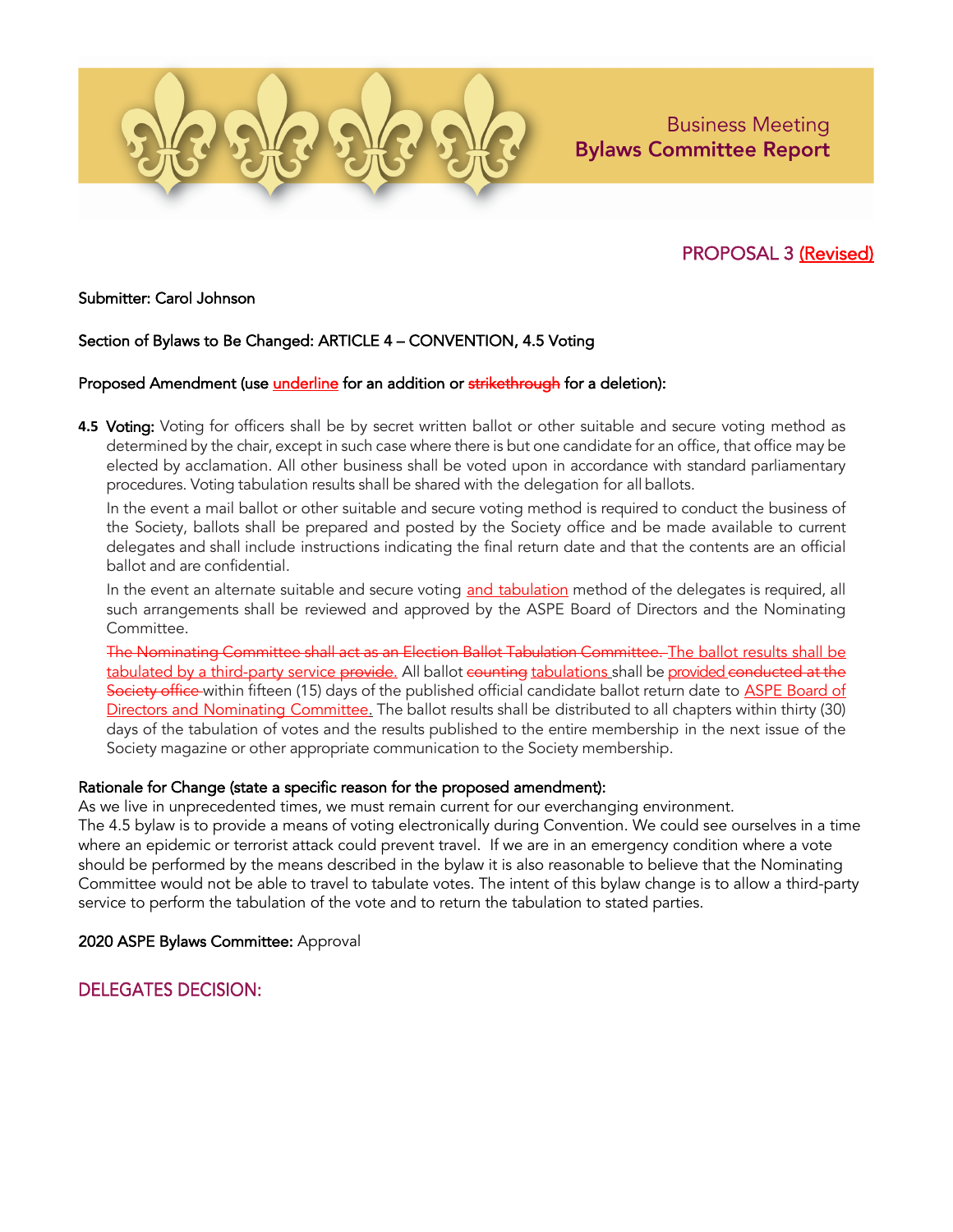

# PROPOSAL 4

Submitter: Carol Johnson

#### Section of Bylaws to Be Changed: ARTICLE 5 – OFFICERS, 5.2 Election and Term of Office

#### Proposed Amendment (use *underline* for an addition or strikethrough for a deletion):

**5.2** Election and Term of Office: All officers, except for Region Directors and Secretary, shall be elected at the Convention, on an at-large basis by all delegates. Region Directors shall be elected at the Convention by a majority of the chapters comprising the appropriate region, whereby each chapter is given one vote. All officers shall be elected for a term of two (2) years.

Each officer shall hold office until a successor shall be installed or until the officer shall resign or shall be removed or otherwise disqualified to serve.

All candidates for office shall be required to complete and submit an application indicating candidates' interest; a statement of inclinations, interests, and affiliations; participate in interview process and a complete biographical record.

Officers shall take office immediately upon installation following election.

No President shall serve more than two terms consecutively.

#### Rationale for Change (state a specific reason for the proposed amendment):

Under 10.14 the Nominating Committee is required to "prepare a summary biography for distribution to the membership" this is through an interview with the Candidate. This recommendation is to provide consistency in the process and requirements of Candidate.

Any candidate running from the floor will be interviewed at the delegate meeting.

2020 ASPE Bylaws Committee: Approval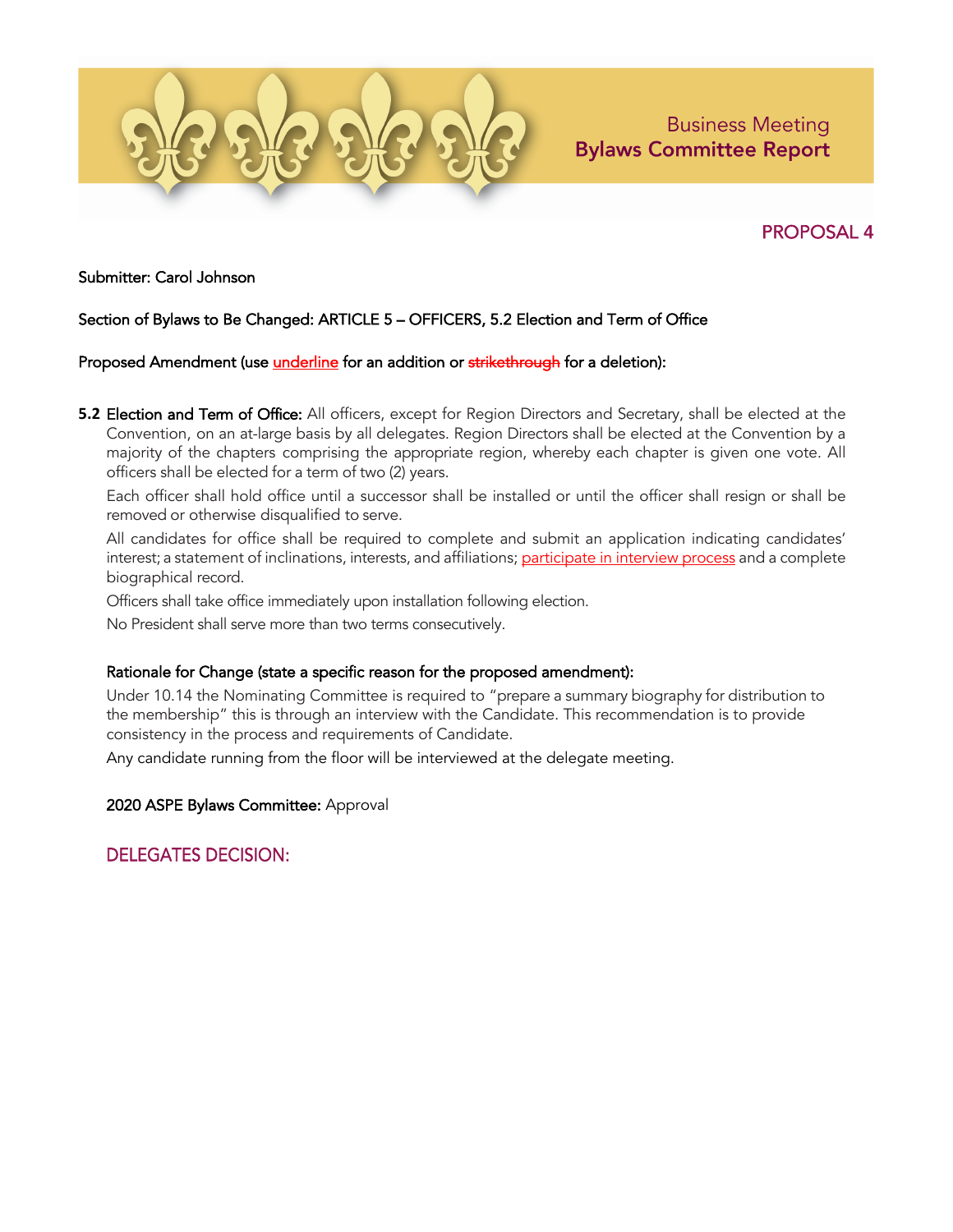

# PROPOSAL 5 (Revised)

Submitter: Carol Johnson

#### Section of Bylaws to Be Changed: ARTICLE 5 - SOCIETY OFFICERS, 5.3 Recall, Removal, or Resignation

Proposed Amendment (use underline for an addition or strikethrough for a deletion):

**5.3** Recall, Removal, or Resignation: An elective officer shall be deemed to be disqualified and shall be removed from office for conviction of a felony or declaration of incompetency by an order of court or for ceasing to be an active member or for physical infirmity which makes it impossible to continue to discharge the duties as an officer.

Any elective officer shall be subject to recall for conduct unbecoming an elective officer by either of the following. Recall shall be either by one of the following:

Option 1: A petition for the recall of any elective officer shall be signed by not less than fifteen (15) percent the majority of the active total membership and shall be presented to the Board of Directors.

Option 2: A hearing shall be held before the Board of Directors at least fifteen (15) days after written notification to all parties. The Board of Directors may remove the elective officer from office by a vote of twothirds (2/3) of the full Board of Directors. If the official is recalled, the vacant position on the Board shall be filled in accordance to section 5.5.

However, Region Directors shall be additionally deemed to be disqualified and shall be removed from office in the event by either of the following:

- $1)$  they They cease to be a member in good standing of a chapter in the region or the individual's permanent residence moves outside the boundaries defining the region.
- 2) Any chapter president within the region in question, having reason to suspect a Region Director of conduct detrimental to the stated purposes and goals of the Society, may file a petition, signed by at least two- thirds (2/3) of the region presidents, with the Board of Directors specifically stating all charges against said party.
- 3) For Region Directors, as an alternate process, a A petition for the recall of any region director shall be signed by not less than a minimum of fifteen (15) percent of the active total membership in the affected region representing a cross-section of no less than three (3) chapters in the affected region and shall be presented to the Board of Directors. Upon receipt of this petition, the Board of Directors will take immediate action to determine the validity of the charges and then take such action as deemed necessary within the framework of the ASPE Bylaws.

A In all cases a hearing shall then be held before the Board of Directors at least fifteen (15) days after written notification to all parties, and to sustain the recall a vote of two-thirds (2/3) of the full Board of Directors shall be necessary. If the official is recalled, the vacant position on the board shall be filled in accordance to section 5.5 Vacancies, of these bylaws. An official may resign at any time by giving written notice to the Board of Directors. At the next scheduled Convention, a new officer and/or Region Director shall be elected.

Appointed officers are subject to removal from office with or without cause by a majority vote of the Board of Directors.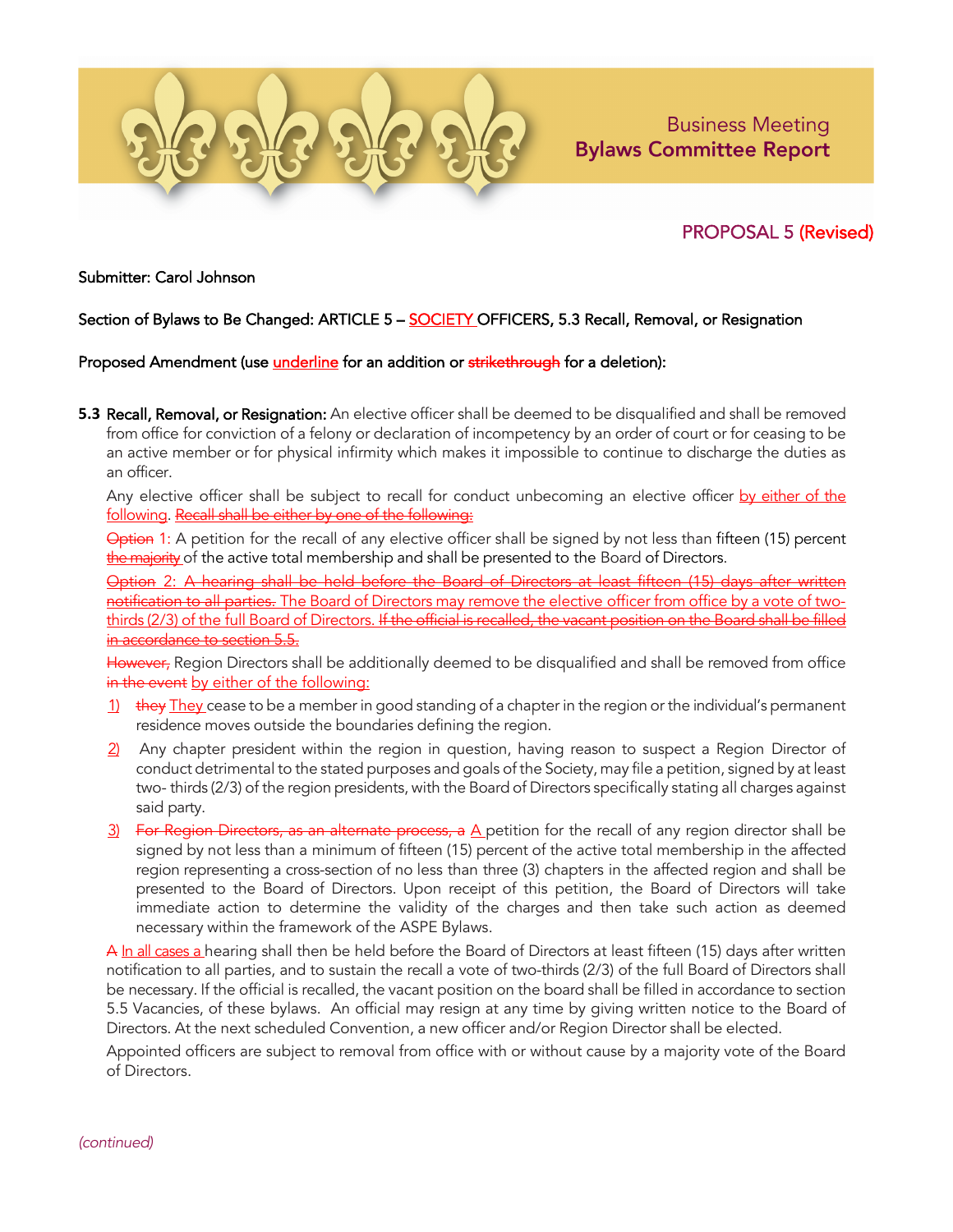

#### Rationale for Change (state a specific reason for the proposed amendment):

In the event that an elective officer is deemed to be disqualified for criminal offense, incompetency, physical infirmity, ceasing to be active and or behavior unbecoming of an officer, the Society Board should have a means to recall the member.

This document was designed in 1964 with a much smaller membership than we are currently. Which would have made a 15% approval of members more possible. Now and in the future, this could be a 1000 people. In addition, we have more laws regulating individual's privacy. Privacy breaches can lead to slanderous lawsuits. At many levels of Board activity that is not privy to membership. Specifically, the day to day operations of the Board which is held in many in a confidential nature of operations. In addition, a member may not be aware of the actions or lack of actions of a Board member that involve a criminal offense, physical infirmity, incompetency, or conduct unbecoming, etc. A 2/3 vote is a high standard to meet in a group of twelve.

2020 ASPE Bylaws Committee: Disapproval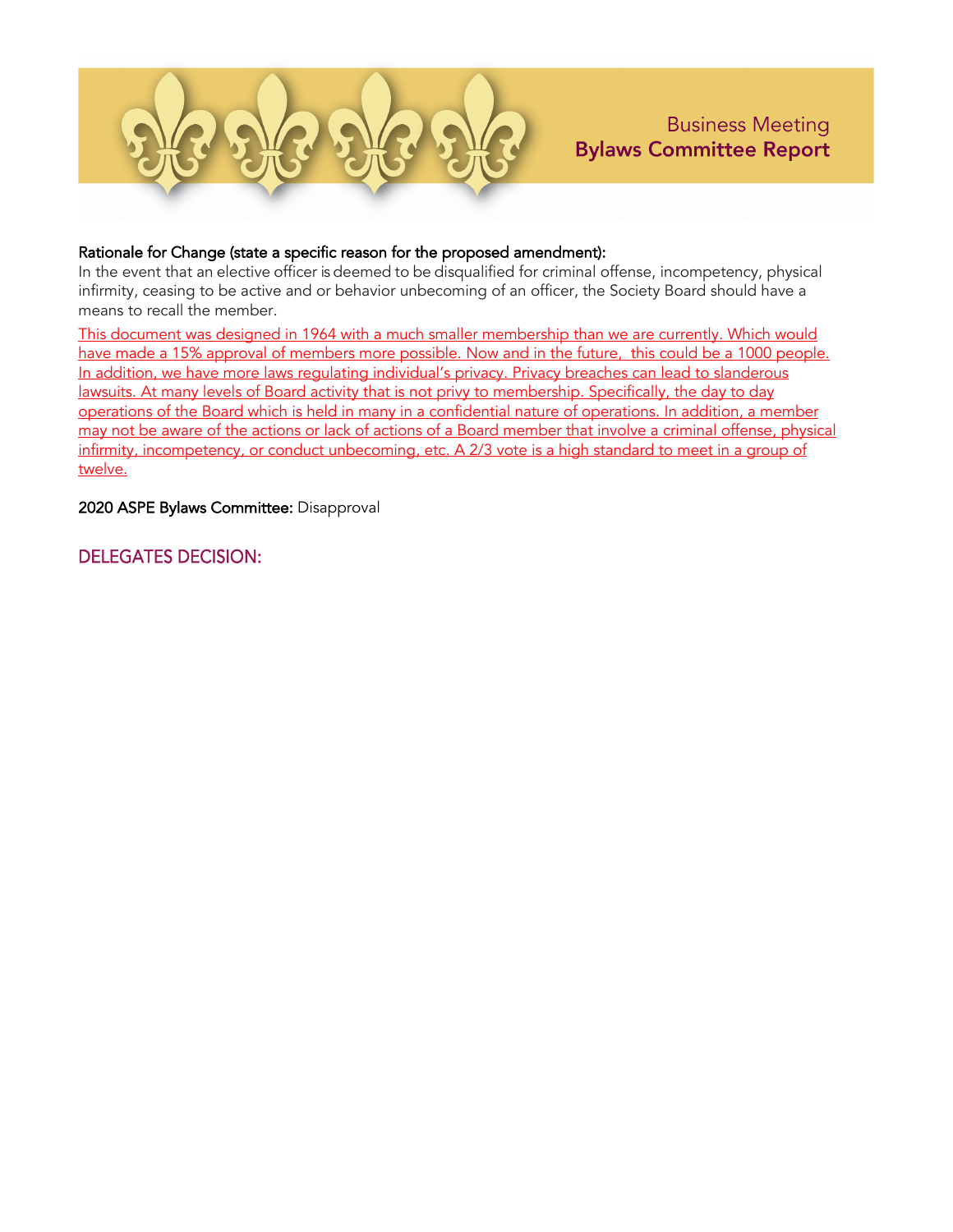

# PROPOSAL 6 (Revised)

#### Submitter: Carol Johnson

#### Section of Bylaws to Be Changed: ARTICLE 10 – COMMITTEES, 10.14 Nominating

#### Proposed Amendment (use *underline* for an addition or strikethrough for a deletion):

**10.14** Nominating: The Nominating Committee shall consist of the chair, who shall be the immediate Past President, or the most immediate Past President available, willing, and able to serve, and seven (7) additional members, two (2) of whom shall be appointed by the President with the majority approval of the Board of Directors and who shall be representative of the membership type distribution of the Society members and the remainder shall be elected by the chapter presidents or their official representatives, at the first Chapter Presidents Region Meeting subsequent to the Convention. All committee members shall, with the exception of an at-large representative and an affiliate representative, have experience as a member of an ASPE chapter board of directors or the ASPE Board of Directors or as a region chair or other significant Society leadership position. The committee shall serve for a period of two (2) years.

For all board officers, the committee shall prepare the official candidate ballot which includes the name of all applicants that meet the qualifications for the position they are seeking. The Committee shall list candidates ranked in a preferred order of qualification. be responsible for providing a recommended complete slate of officers for presentation to the membership and for election as officers by the delegates. The official candidate Ballot shall consist of all candidates. A recommended slate shall include all candidates qualified with a minimum of one candidate per position. When the single candidate for a position then they shall state a reason in writing to the Delegation.

The Nominating Committee shall oversee the preparation and submittal of the material for each individual chosen, shall attest to the accuracy of the information provided, perform an interview and shall prepare a summary biography for distribution to the membership and the delegates not later than sixty (60) days prior to the date of the election.

Nothing in this bylaw shall exclude additional candidates being nominated from the floor or petitioning the committee for inclusion as a candidate. All nominations from the floor shall require a second and a positive vote to include the candidate of at least twenty-five (25) delegates; written petitions for inclusion on the official candidate ballot shall require a minimum of fifty (50) Full or Associate Member signatures.

All nominees from the floor for candidates to the Board of Directors shall be required to provide the Nominating Committee, at the time of nomination from the floor, with the same required material as any other candidates for office in accordance with bylaw section 5.2, Election and Term of Office. Specifically, he/she shall be required to complete and submit an application indicating candidates' interest; a letter or other correspondence indicating approval of family and employer to undertake the requirements of a member to the Board of Directors, a statement of inclinations, interests, and affiliations; and a complete biographical record with photograph. The Nominating Committee shall verify the submitted material, perform an interview and advise the delegation if the candidate can be considered as an official candidate for the nominated office. In the event the committee accepts that the candidate from the floor as an official candidate for the nominated office, the individual shall be responsible for and be required to have enough copies of all his/her candidate materials available for each delegate. All required information shall only be delivered to the Head Teller of the business meeting for distribution to the delegates; candidates may not distribute material to delegates.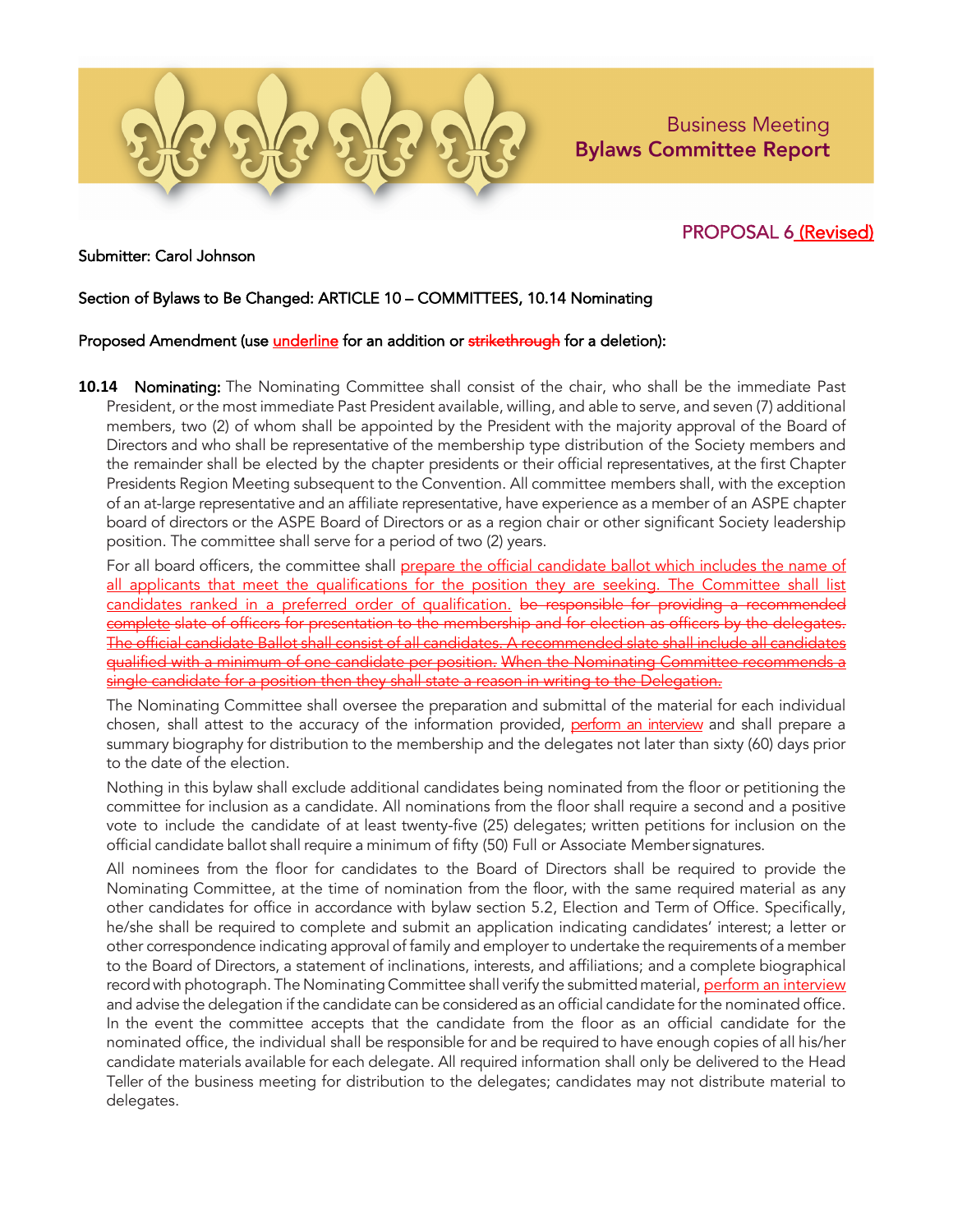

*(continued)*

Members of the Nominating Committee shall not be permitted to be candidates for office to the Board of Directors. The reasonable travel expenses of the representative to the Nominating Committee shall be borne by the Society.

#### Rationale for Change (state a specific reason for the proposed amendment):

The intent of this bylaw change is to provide accurate wording of the Nominating Committees function. The Nominating Committees obligation is to recommend or not support the candidates' advancement to the Slate/House of Delegates. If they feel a candidate does not qualify, then state the reasoning, lack of experience, support from the family or employer, failure to participate in the interview process. The intent of the bylaw change is to provide that all qualified candidates are move forward, and that any single position candidate moves forward. In addition, if one candidate is deemed more exceptional than others, the Nominating Committee should provide a reason they recommend a single candidate over another in writing to the Delegation. However, when all candidates are qualified, all candidates are included on the Slate.

The rationale to include "perform an interview" under the requirements of the Candidate running from the floor is to maintain equal requirements and privilege to run for a Board position. The Delegate meeting is held over a two -day period. Technology easily allows an interview by phone to be performed by the Nominating Committee. I would contend that it is even more critical for a Candidate from the floor to perform and interview, because information is exchanged that is helpful for Candidates to understand and it is critical for all candidates to understand the obligations of a position. It is also just as valuable for the members to know a candidate has been vetted. It would be a disservice for our Society to not interview a candidate for the Board.

2020 ASPE Bylaws Committee: Approval